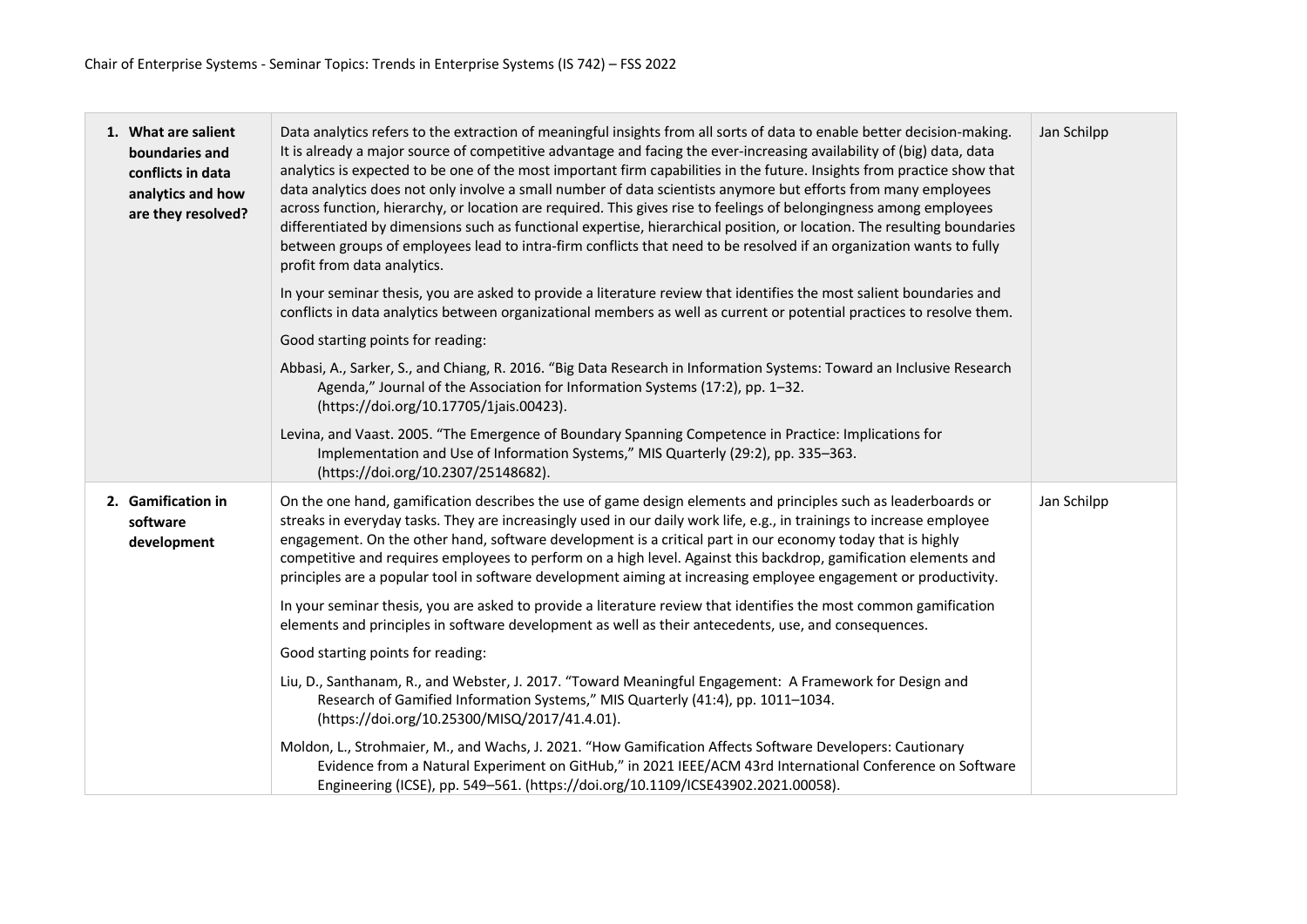| 3. Theories in<br>gamification                               | Gamification describes the use of game design elements and principles such as leaderboards or streaks in everyday<br>tasks. They are increasingly used in our daily life, e.g., in job trainings to increase employee engagement or in social<br>media to increase the number of contributions. In academic literature, gamification is investigated from diverse<br>angles using a wide variety of theories from multiple fields including information systems, economics, or psychology.<br>In your seminar thesis, you are asked to provide a literature review that identifies the most used and promising<br>theories to explain different aspects related to gamification such as the effect on the individual.<br>Good starting points for reading:<br>Liu, D., Santhanam, R., and Webster, J. 2017. "Toward Meaningful Engagement: A Framework for Design and<br>Research of Gamified Information Systems," Management Information Systems Quarterly (41:4), pp. 1011-<br>1034. (https://doi.org/10.25300/MISQ/2017/41.4.01).<br>Lowry, P. B., Petter, S., and Leimeister, J. M. 2020. "Desperately Seeking the Artefacts and the Foundations of Native<br>Theory in Gamification Research: Why Information Systems Researchers Can Play a Legitimate Role in This<br>Discourse and How They Can Better Contribute," European Journal of Information Systems (29:6), pp. 609-620.<br>(https://doi.org/10.1080/0960085X.2020.1841574). | Jan Schilpp              |
|--------------------------------------------------------------|-----------------------------------------------------------------------------------------------------------------------------------------------------------------------------------------------------------------------------------------------------------------------------------------------------------------------------------------------------------------------------------------------------------------------------------------------------------------------------------------------------------------------------------------------------------------------------------------------------------------------------------------------------------------------------------------------------------------------------------------------------------------------------------------------------------------------------------------------------------------------------------------------------------------------------------------------------------------------------------------------------------------------------------------------------------------------------------------------------------------------------------------------------------------------------------------------------------------------------------------------------------------------------------------------------------------------------------------------------------------------------------------------------------------------------------------------|--------------------------|
| 4. Web users'<br>interaction with<br><b>Privacy Policies</b> | Privacy policies are the usual "fair warning and implicit consent" way of communicating what happens to the data of<br>a website visitor. Yet, privacy policies are widely recognized to be deeply flawed at actually informing users about the<br>appropriation of their data. People don't read them (Obar & Oeldorf-Hirsch, 2020) and if they attempt to, they often<br>find them difficult to read (Ermakova et al., 2014, 2015)<br>In your seminar, you should provide an interdisciplinary literature review about how web users interact with privacy<br>policies.<br>Ermakova, T., Baumann, A., Fabian, B., & Krasnova, H. (2014). Privacy Policies and Users' Trust: Does Readability<br>Matter? AMCIS 2014 Proceedings, 1-12.<br>Ermakova, T., Fabian, B., & Babina, E. (2015). Readability of Privacy Policies of Healthcare Websites. WI 2015<br>Proceedings.                                                                                                                                                                                                                                                                                                                                                                                                                                                                                                                                                                     | <b>Frederic Schlackl</b> |
|                                                              | Obar, J. A., & Oeldorf-Hirsch, A. (2020). The biggest lie on the Internet: ignoring the privacy policies and terms of<br>service policies of social networking services. Information, Communication & Society, 23(1), 128-147.<br>https://doi.org/10.1080/1369118X.2018.1486870                                                                                                                                                                                                                                                                                                                                                                                                                                                                                                                                                                                                                                                                                                                                                                                                                                                                                                                                                                                                                                                                                                                                                               |                          |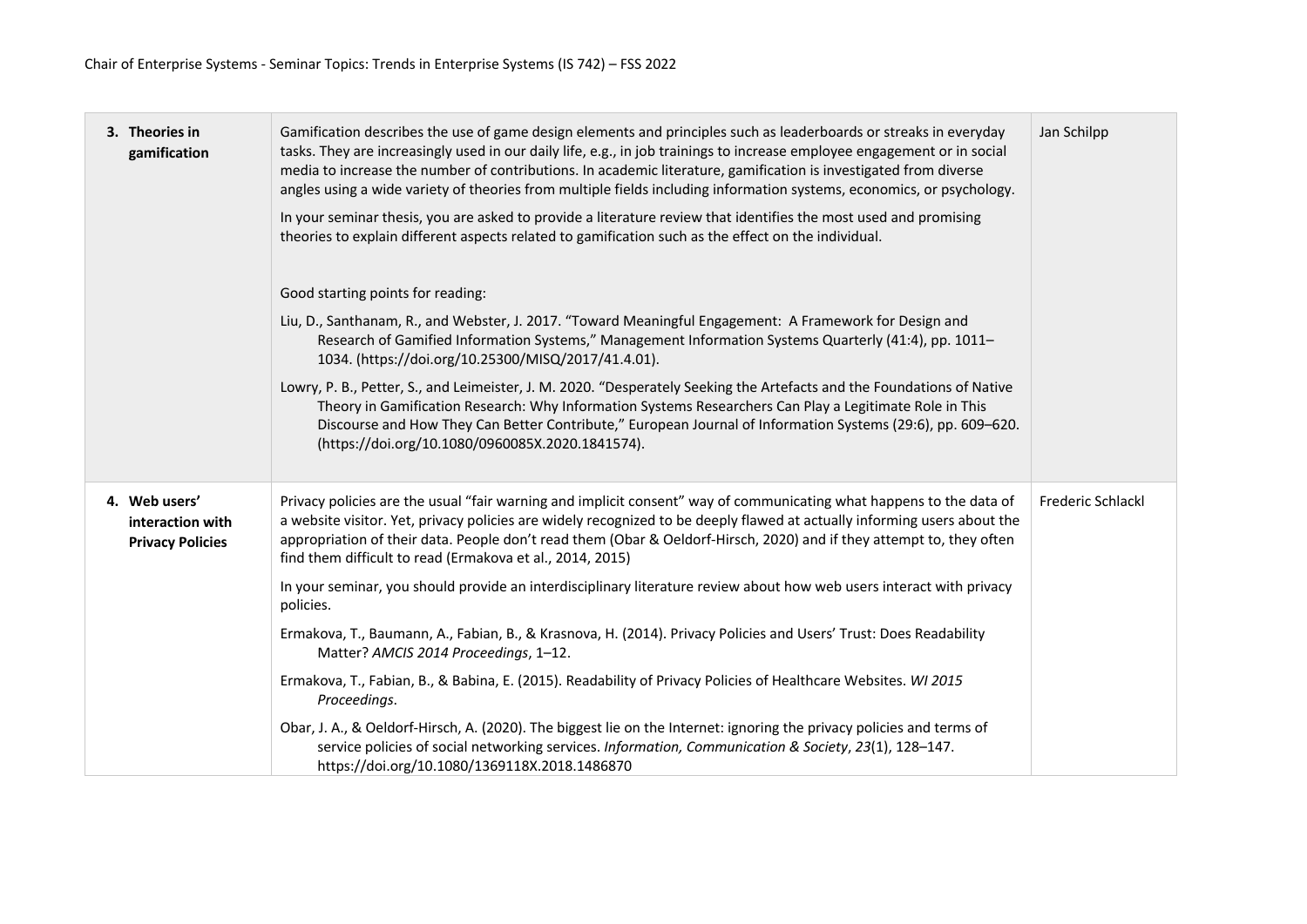| 5. Econometric<br>methods in<br><b>Information Systems</b> | Note: For this seminar, it is recommended that you have already taken CC 503 Applied Econometrics or have other<br>prior knowledge in econometrics.                                                                                                                                                                                                | <b>Frederic Schlackl</b> |
|------------------------------------------------------------|----------------------------------------------------------------------------------------------------------------------------------------------------------------------------------------------------------------------------------------------------------------------------------------------------------------------------------------------------|--------------------------|
|                                                            | Description: Information systems (IS) is a multidisciplinary field, with subcommunities influenced by computer<br>science, management, and economics. Econometric methods, stemming from economics, are the current standard<br>way of analyzing large amounts of data to enable causal inference. In IS, they have been used to study the impacts |                          |
|                                                            | of Craigslist on HIV transmission (Chan & Ghose, 2014),<br>$\bullet$<br>of Uber on drunk driving deaths (Greenwood & Wattal, 2017),<br>of school broadband on student grades (Belo et al., 2014),<br>$\bullet$<br>of Google Photos on other photo apps on the PlayStore (Foerderer et al., 2018),                                                  |                          |
|                                                            | among others.                                                                                                                                                                                                                                                                                                                                      |                          |
|                                                            | In your seminar, you should provide a descriptive review (Paré et al., 2015) of how econometric methods are used in<br>Information Systems. This should include the method for establishing causal inference, the estimators used, use of<br>theory, and the frequency across different journals.                                                  |                          |
|                                                            | Belo, R., Ferreira, P., and Telang, R. 2014. "Broadband in School: Impact on Student Performance," Management<br>Science (60:2), pp. 265-282. (https://doi.org/10.1287/mnsc.2013.1770).                                                                                                                                                            |                          |
|                                                            | Chan, J., and Ghose, A. 2014. "Internet's Dirty Secret: Assessing the Impact of Online Intermediaries on HIV<br>Transmission," MIS Quarterly (38:4), pp. 955-975. (https://doi.org/10.25300/misq/2014/38.4.01).                                                                                                                                    |                          |
|                                                            | Foerderer, J., Kude, T., Mithas, S., and Heinzl, A. 2018. "Does Platform Owner's Entry Crowd Out Innovation?<br>Evidence from Google Photos," Information Systems Research (29:2), pp. 444-460.<br>(https://doi.org/10.1287/isre.2018.0787).                                                                                                       |                          |
|                                                            | Greenwood, B. N., and Wattal, S. 2017. "Show Me The Way to Go Home: An Empirical Investigation of Ride-Sharing<br>and Alcohol Related Motor Vehicle Fatalities," MIS Quarterly (41:1), pp. 163-187.<br>(https://doi.org/10.1163/9789401209380 061).                                                                                                |                          |
|                                                            | Paré, G., Trudel, M. C., Jaana, M., and Kitsiou, S. 2015. "Synthesizing Information Systems Knowledge: A Typology of<br>Literature Reviews," Information & Management (52:2), pp. 183-199.<br>(https://doi.org/10.1016/j.im.2014.08.008).                                                                                                          |                          |